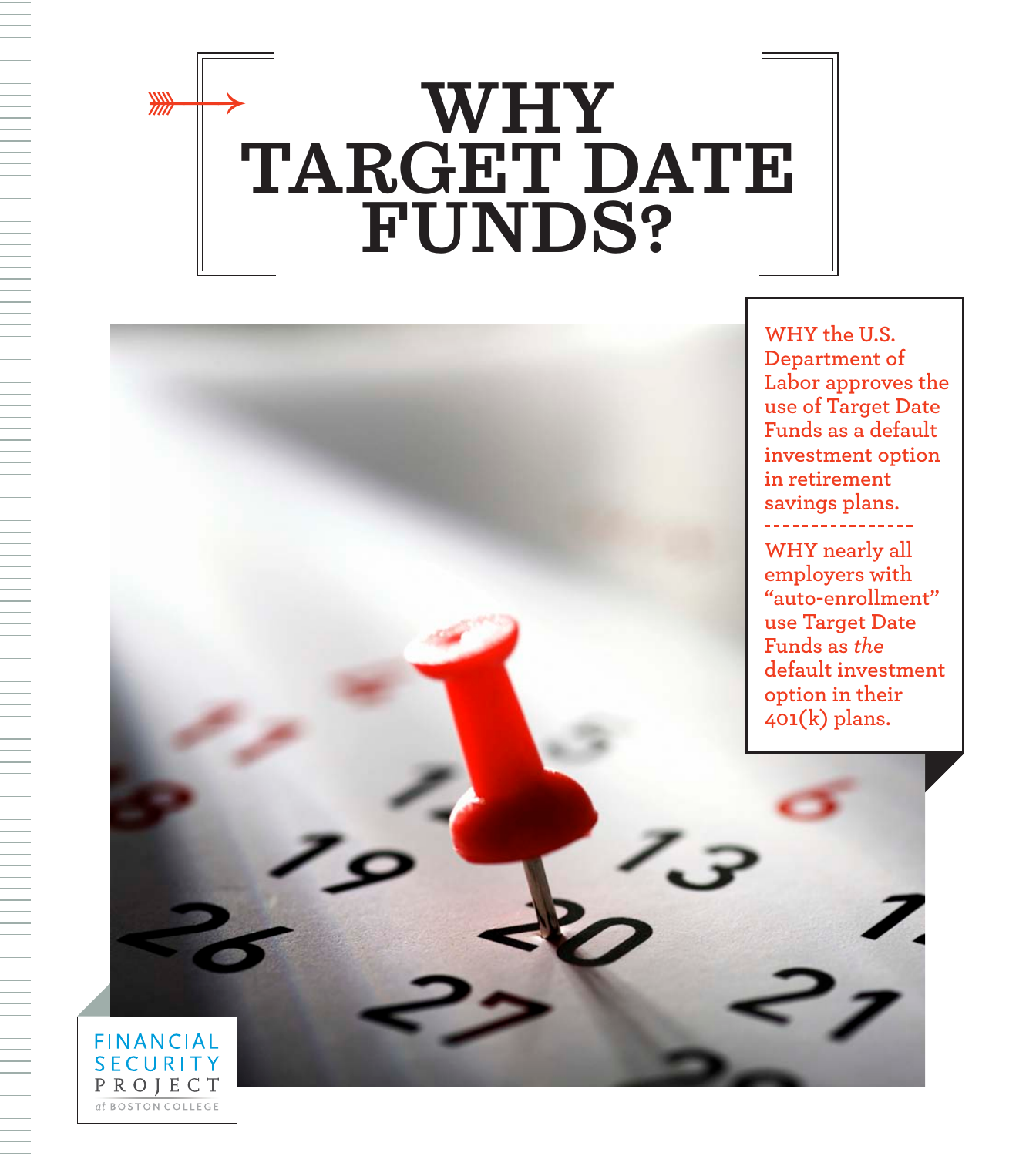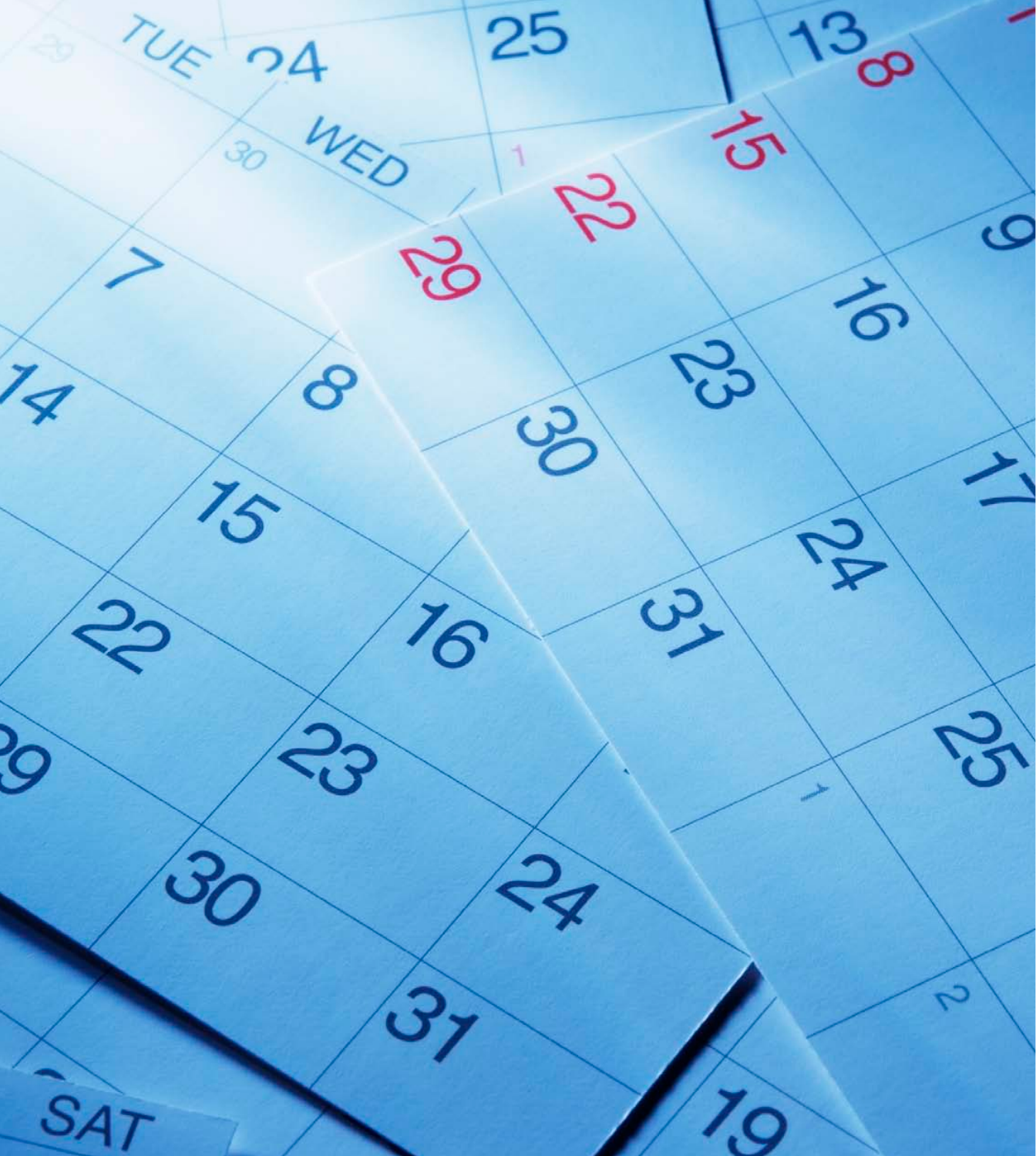#### **FOR INVESTING RETIREMENT SAVINGS**



# RRRR**WHY TARGET DATE FUNDS?**

#### You need to balance growth and safety

**<sup>2</sup>** *Your savings need to grow. And they need to be safe.*

### How Target Date Funds help

- **4** *They shift your savings from growth to safety as you age.*
- **6** *They restore the target mix of stocks and bonds when markets crash.*

#### Issues to consider

- **8** *The Target Date: pick the Date that suits your needs.*
- **10** *Fees: Are you getting your money's worth?*
- **12** *Just one fund? It's your choice.*

 *Unless you have* a good reason to do something else, a TARGET DATE FUND is a reasonable place to put *all* your retirement savings.

*By* Steven Sass, Alicia H. Munnell and Andrew Eschtruth

*Art direction and design by* Ronn Campisi, Ronn Campisi Design



The mission of the Financial Security Project at Boston College is to help Americans make smart financial decisions throughout their lives. For more information and our other products, go to http://fsp.bc.edu

december 2011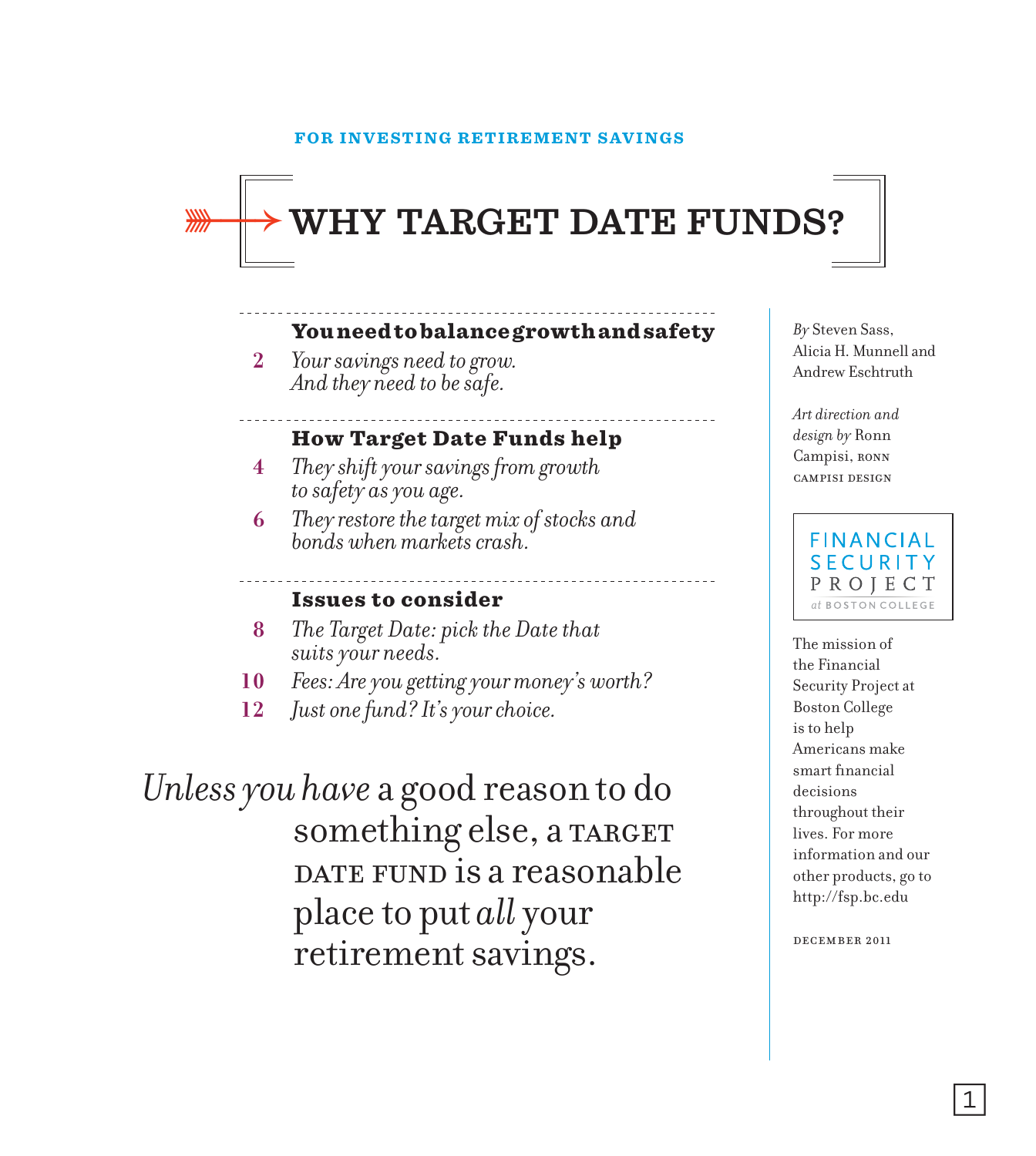## **Your savings need to grow… and they need to be safe**

Your retirement increasingly depends on how much you save and how you invest your savings.\*

To have enough to pay the bills when you retire, your savings need to grow.

So the money is there when you need it, your savings need to be safe.

\* Experts say how much you save is much more important than how you invest.



source: Ibbotson Associates. 2009. Ibbotson SBBI Classic Yearbook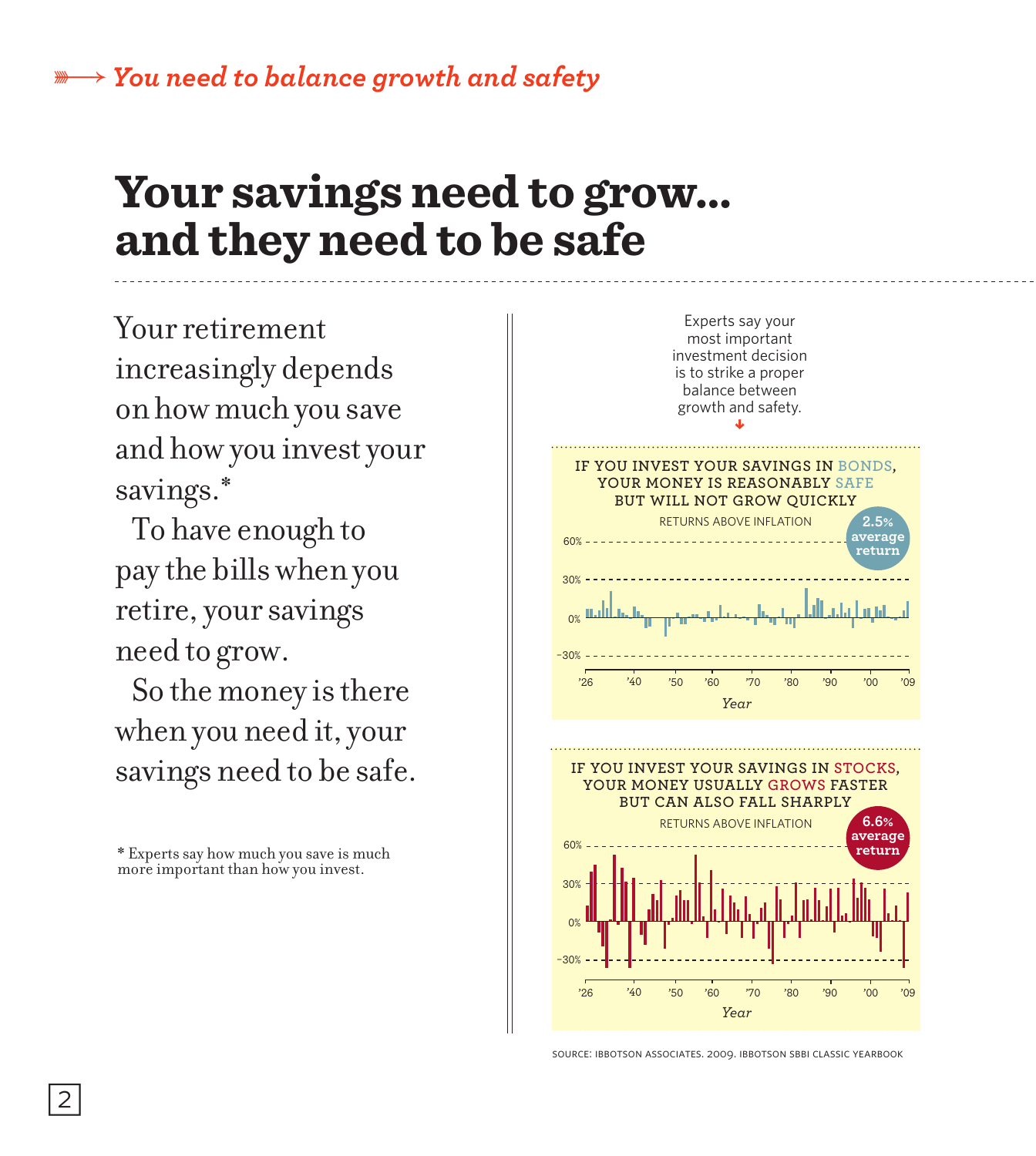### *Retirement saving is serious business*

Retirees have received most of their income from Social Security and traditional employer pensions. But, as the illustration shows, workers retiring in the future must largely rely on their own retirement savings — if they want to maintain their pre-retirement living standards.





← SOCIAL SECURITY will play a smaller role due to the rise in the program's Full Retirement Age, higher Medicare premiums (which are deducted from benefits), and more retirees paying tax on their benefits. Social Security will provide even less if Congress cuts benefits to close the program's funding shortfall.

#### **Traditional employer**

**pensions** are increasingly rare as employers shift to 401(k)s, due to the decline of career employment and increased pension risks and costs.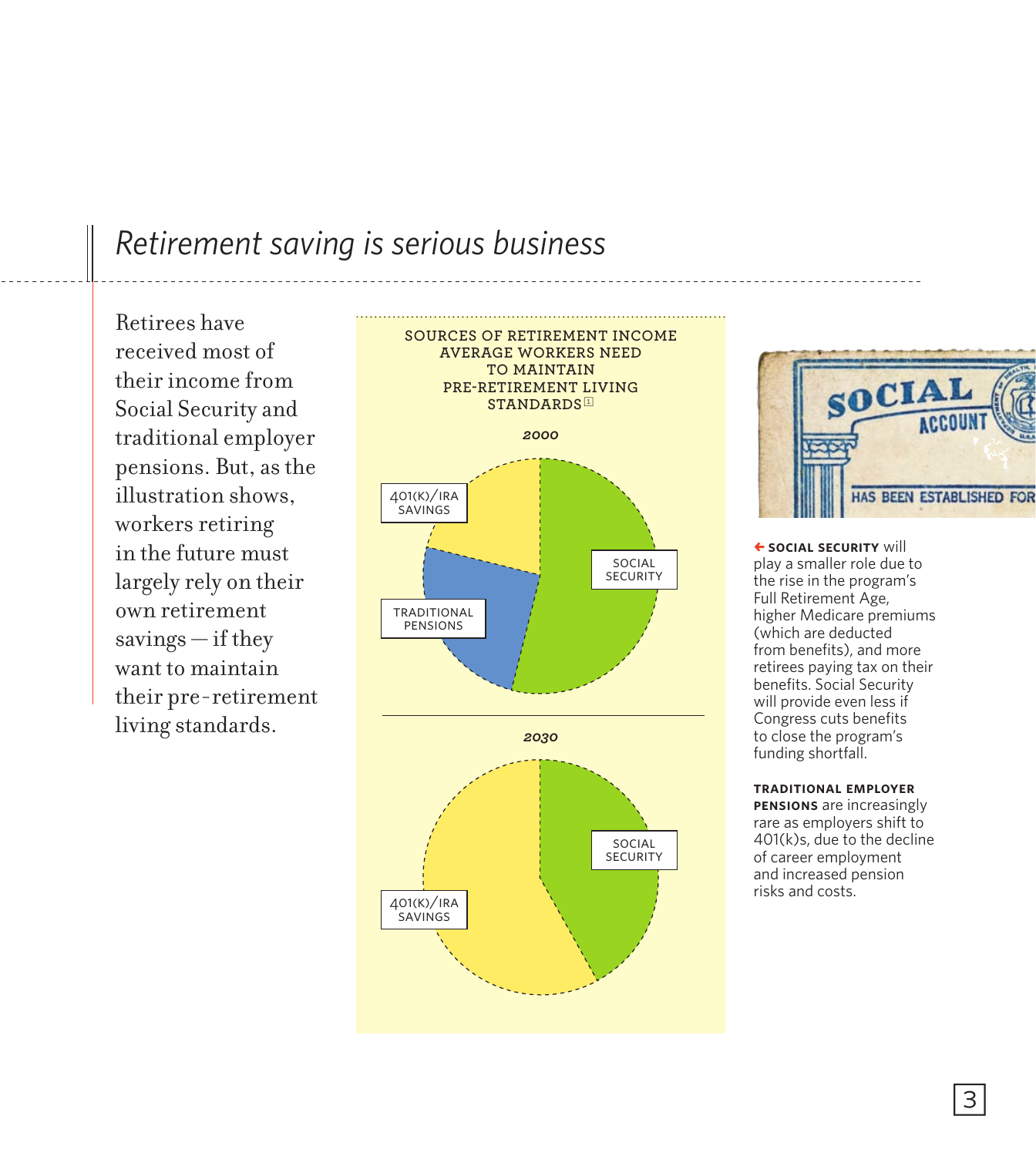## **Target Date Funds shift your savings from growth to safety**

Target Date Funds (TDFs) investy our  $40(1)$ savings in a broadly diversified group of stocks and bonds, with the mix determined by a target retirement date.

*When young* — and your target retirement date lies far in the future — TDFs invest most of your savings in stocks for growth.

 A*fter you retire*, TDFs invest more of your savings in bonds for greater safety.



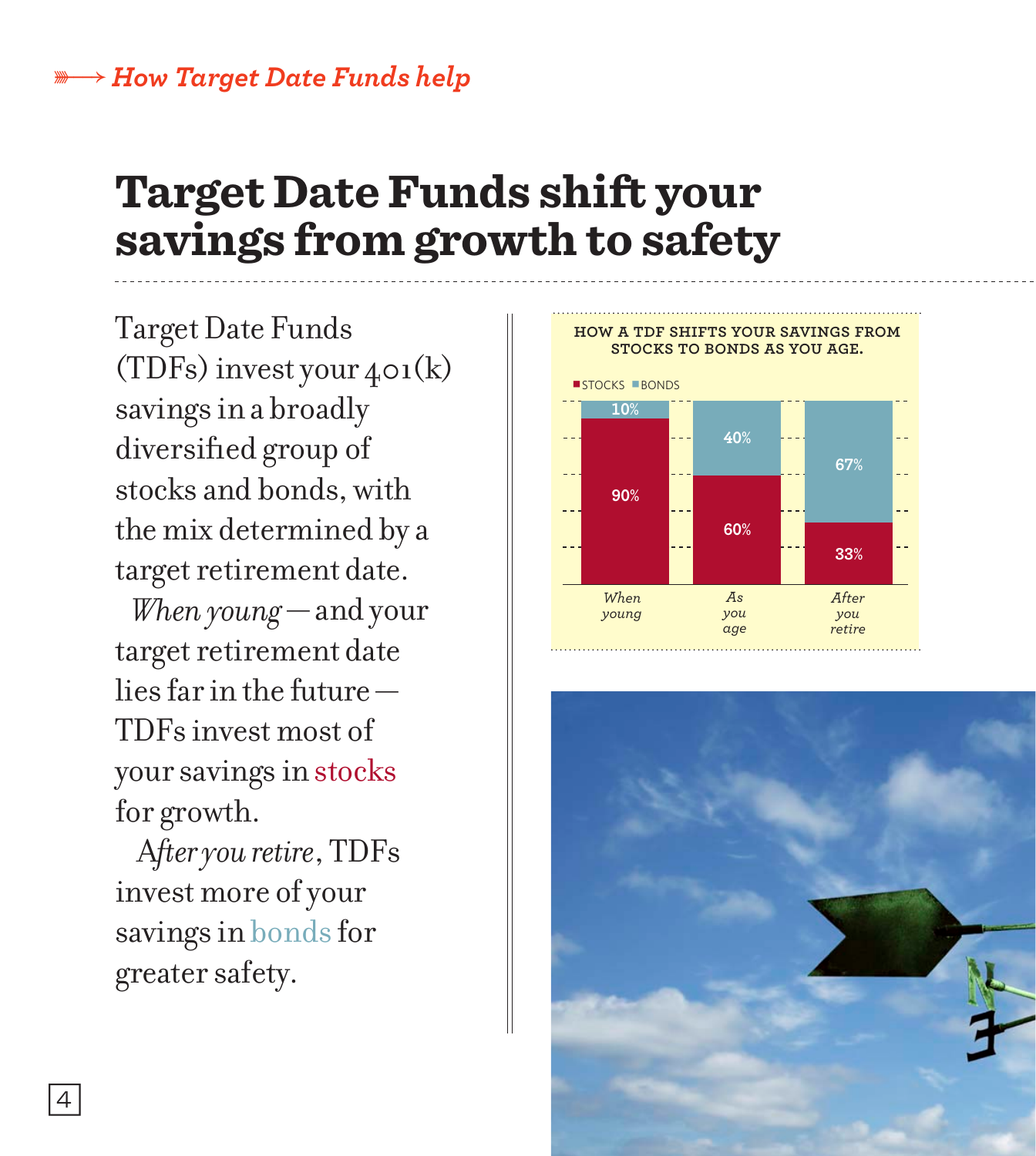### *Why experts support the shift from growth to safety*

As you age, you have fewer years of earnings and much more in retirement savings. Your finances become much more dependent on what you have in savings, and less on your remaining years of earnings. So your savings need to be safer.

Your ability to offset financial downturns also declines. The size of financial losses rises as the amount

you have in savings grows. And as you have fewer years of work remaining, it's much harder to offset these losses by working more or saving more. $2$ 

WHAT MOST PEOPLE DO If asked, most people would agree that it makes sense to shift their savings from growth to safety as they age. But very few do. When it comes to retirement saving, most people just "set it and forget it."

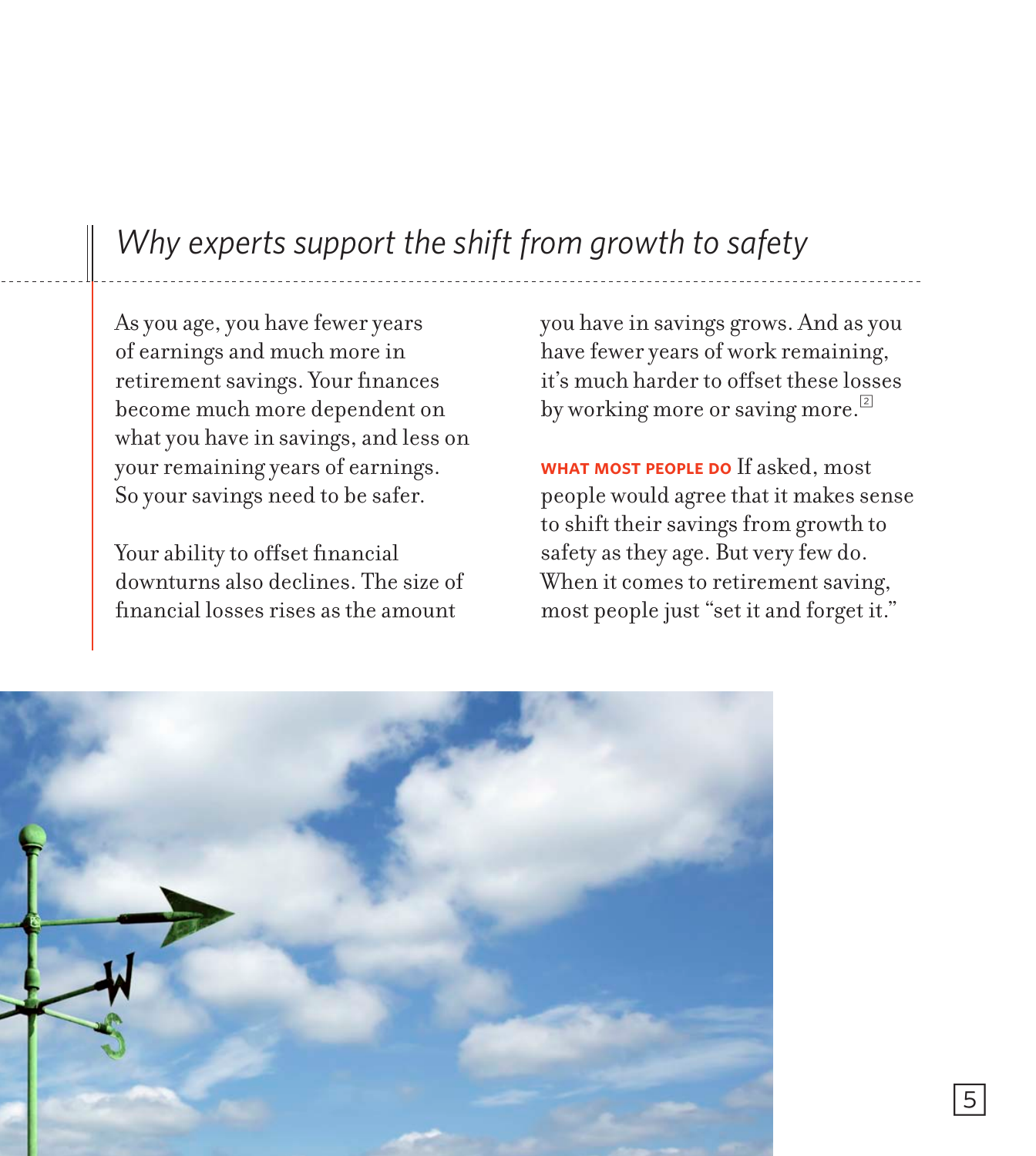## **They restore the target mix of stocks and bonds when markets crash**

Target Date Funds are hardly magic. They also lost value when the stock market crashed in 2008. But TDFs recovered somewhat better than most alternatives, due to their design: 3

TDFs maintain a mix of stocks and bonds based on age. Say the mix for your age is ½ stocks and ½ bonds. After the value of stocks fell in the crash, the TDF held more bonds than stocks. To restore the mix, the TDF sold bonds and bought stocks.



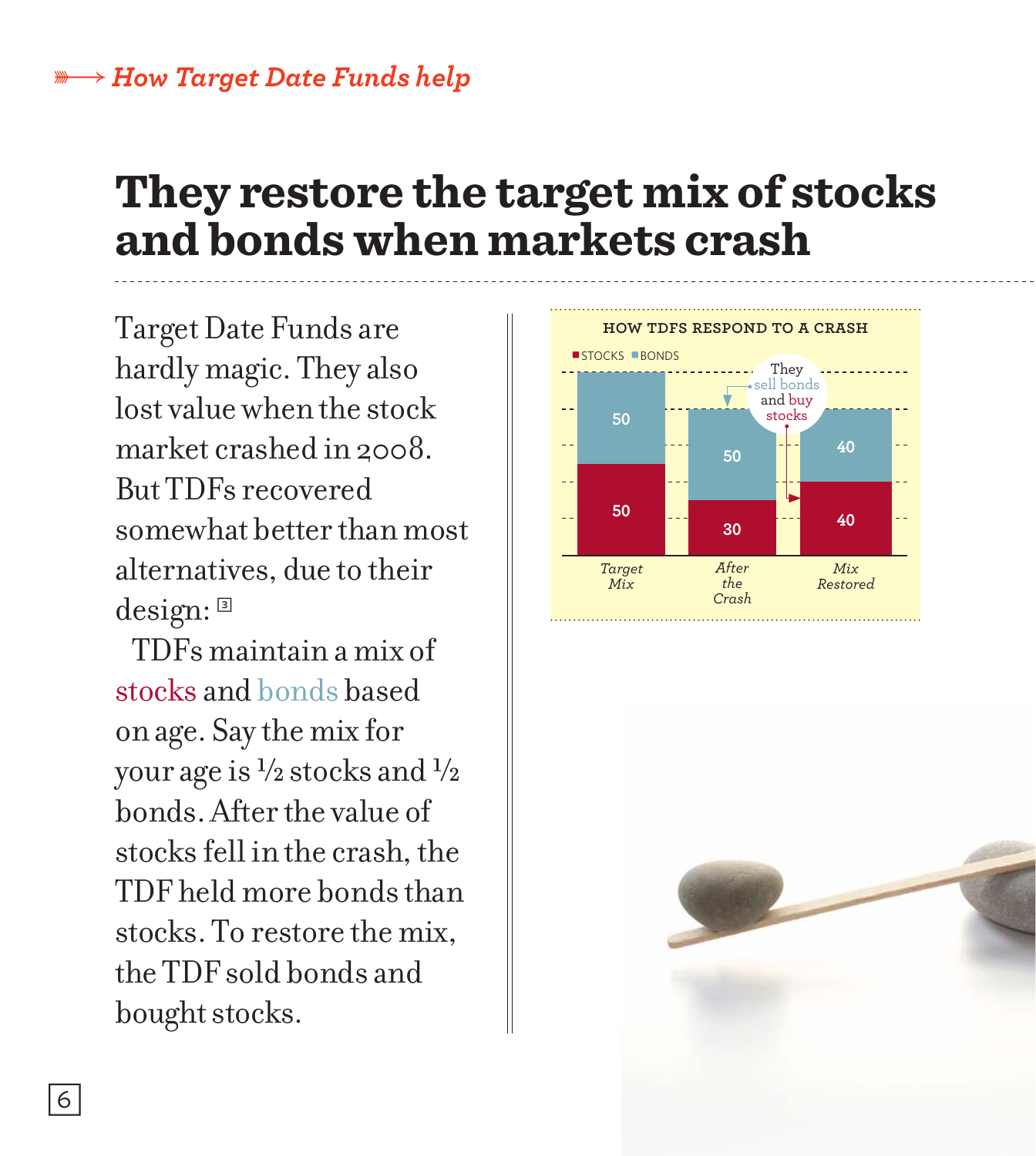### *Why experts support what TDFs did*

Experts generally expect stocks and bonds to have the **same** returns and risks after a crash as they had before a crash. They also expect your retirement savings need the **same** balance between growth and safety, given your age and time to retirement. So after the crash of 2008 they would "rebalance" your savings so that the **same** portions are invested in stocks and bonds as before the crash — exactly what TDFs did.

**What most people did** Most people did nothing. So after the crash reduced the value of stocks in their accounts they had a **smaller** portion invested in stocks.<sup>4</sup>

Of those who did something, most sold stocks. So after the crash they had an **even smaller** portion invested in stocks than those who did nothing.

Stocks did bounce back. So those with savings in a TDF did better than those who did nothing – and much better than those who sold stocks.

TDFs buy stocks when stock prices fall and sell when stock prices rise: they buy low and sell high.



7

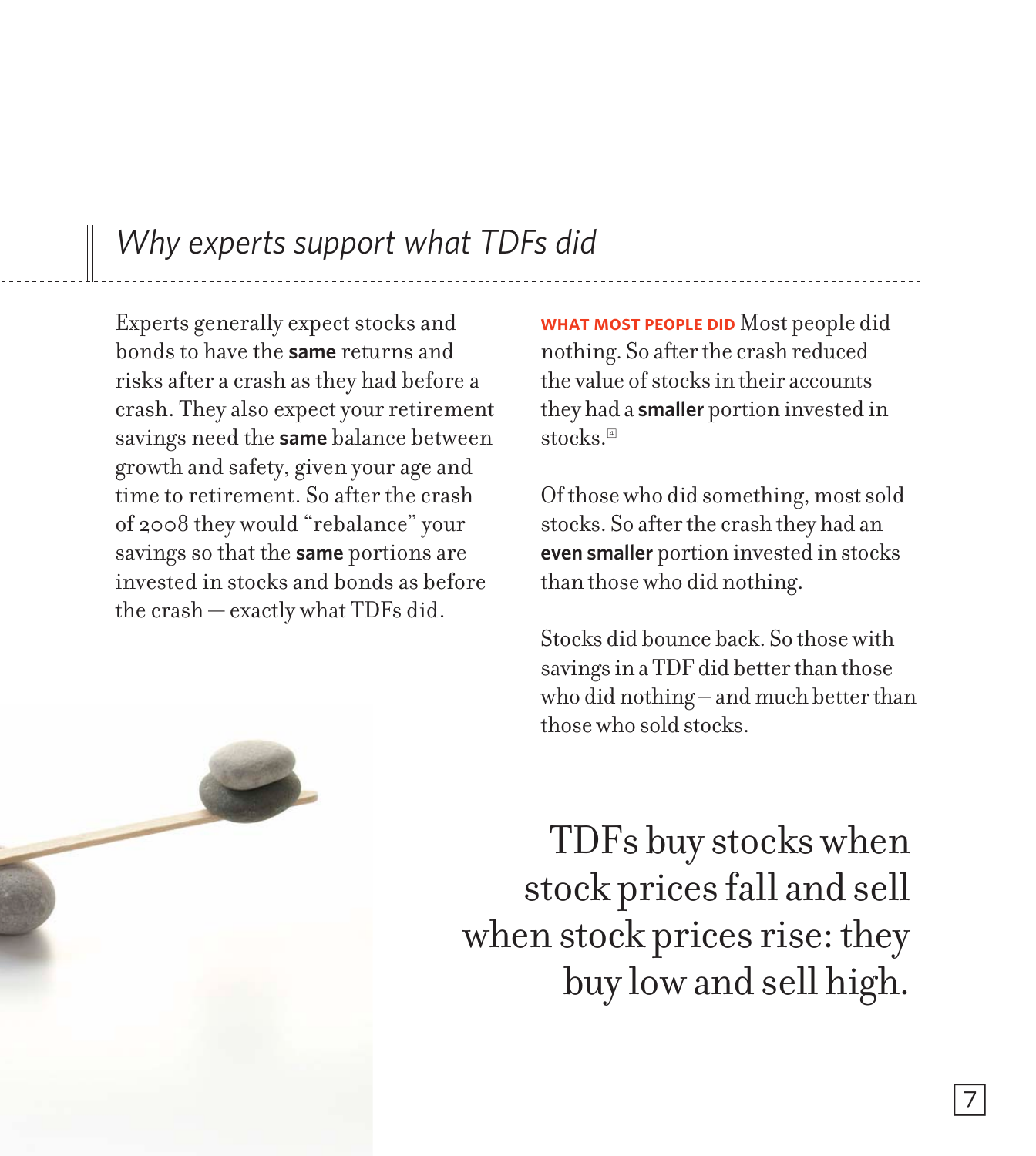## **The Target Date: pick the Date that suits your needs**

The TDF for your retirement date might not balance *your* need for growth and safety. If not, use the TDF with the Target Date that does.

Say you plan to retire in 2025 and the TDF for your retirement date invests 75% of your savings in stocks and 25% in bonds — but you need a different balance between growth and safety.



If you need more growth, use the 2035 TDF, which puts more of your savings in stocks.

If you need more safety, use the 2015 TDF, which puts more of your savings in bonds.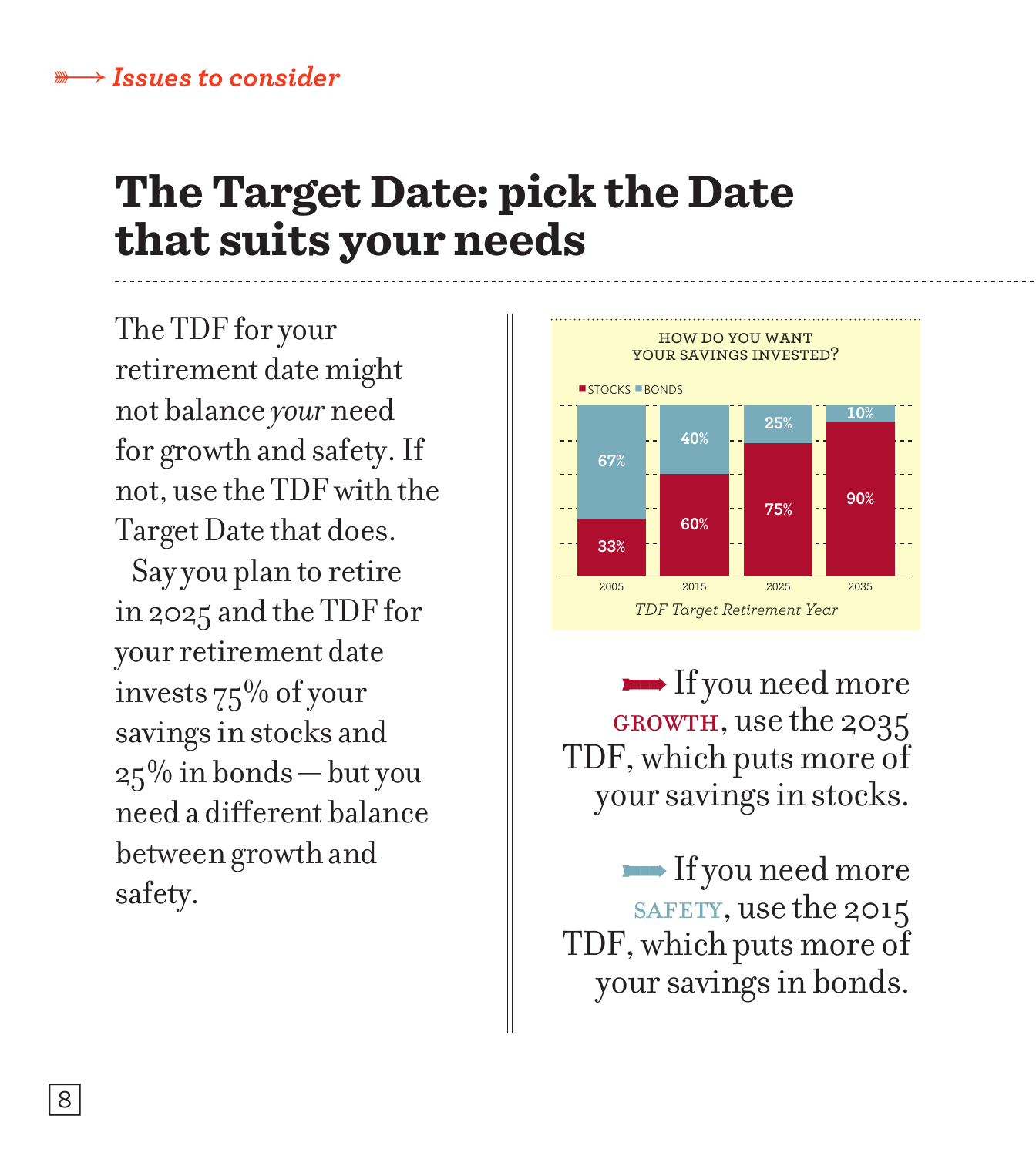### *What could affect* your *need for growth and safety*

**JOB SECURITY:** The less secure your job, the amount you earn, or your ability to respond to a downturn by working longer, the more you need to invest your savings for safety rather than growth.

**Other Savings or Debts:** Large amounts of stock in other accounts — or low Social Security or employer pension benefits will shift the balance you need in a TDF toward safety. So will large debts, such as a big mortgage.





**Budget flexibility:** The more you are able and willing to cut spending and save more in response to a downturn, the more you could invest your savings for growth rather than safety.

**Personality:** Some people will take more risk to get a reward. Others prefer safety. But saving for retirement is serious business — so don't let "personality" alone control how you invest your savings.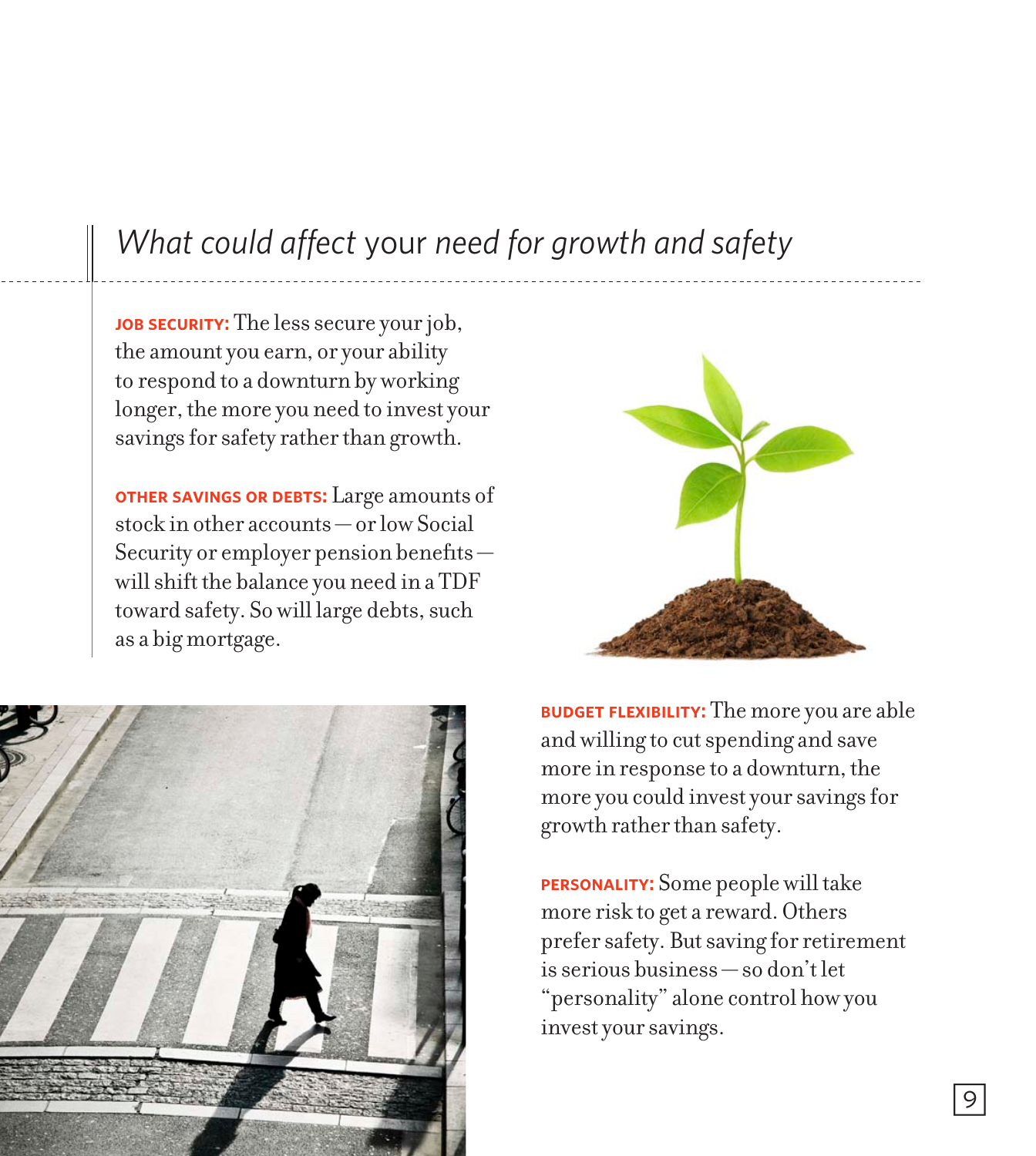$\boxed{1}$  $\boxed{0}$ 

## **Fees: Are you getting your money's worth?**

The fees charged by TDFs vary widely. If fees on TDFs are higher than the fees on other investment options, consider whether the services TDFs provide — which are valuable — are worth the added cost.



Most TDFs invest your savings in stock and bond mutual funds, and the fees these mutual funds charge are often the only fees you pay.

, **Low-cost TDFs** use "index funds" — funds that track an index, such as the Standard and Poor's Index of the 500 largest U.S. corporations.  $[5]$ 

**→ AVERAGE-COST TDFS** typically use funds with managers who invest your savings in particular stocks and bonds and sometimes — but hardly always — out-perform index funds.

**→ HIGH-COST TDFS** use funds with active managers, are often found in smaller 401(k) plans (which have higher administrative costs per participant), and often add a charge for shifting savings from one fund to another.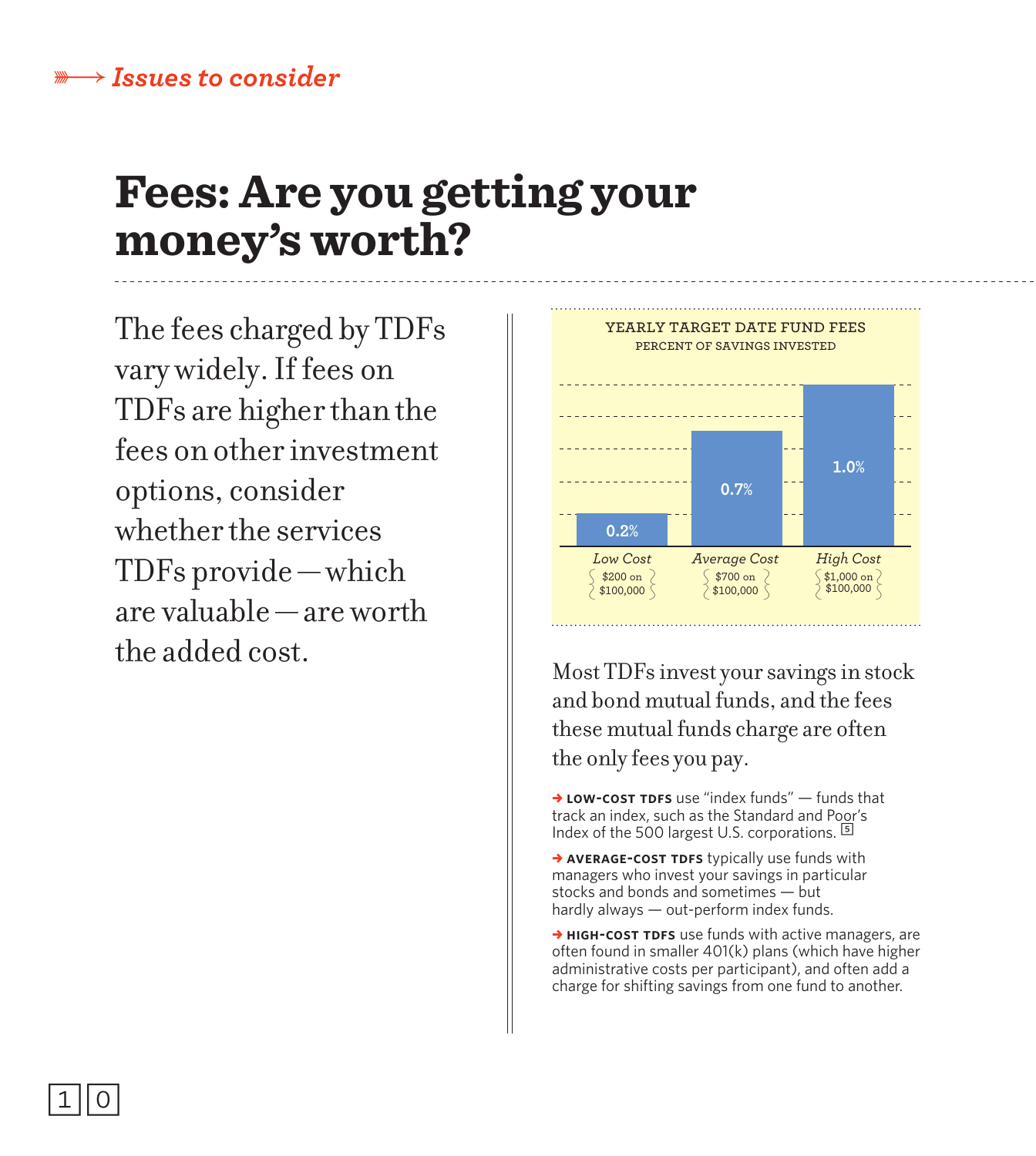### *Fees have a large effect on what you'll have in retirement*

Say you contribute to a 401(k) from age 25 to retirement at age 65. In retirement, you decide you could safely draw 4% — including fees — out of your savings each year.

| $\rightarrow$ If your mutual fund fee is:                          | 0.2% of assets  | not | 1% of assets           |
|--------------------------------------------------------------------|-----------------|-----|------------------------|
| AT RETIREMENT                                                      |                 |     |                        |
| You'd have about 20% more<br>in savings: $[6]$                     | Say \$1.2m      | not | \$1m                   |
| IN RETIREMENT                                                      |                 |     |                        |
| After paying fees,<br>you'd keep 3.8%, not 3%.                     | $$1.2m x 3.8\%$ | not | $\frac{\sin x}{3.0\%}$ |
| Income:                                                            | \$45,600        | not | \$30,000               |
| Your<br>income in<br>retirement<br>would be<br>about 50%<br>higher |                 |     |                        |

If you pay 0.8% more in fees, your fund needs to earn 0.8% more for you to break even.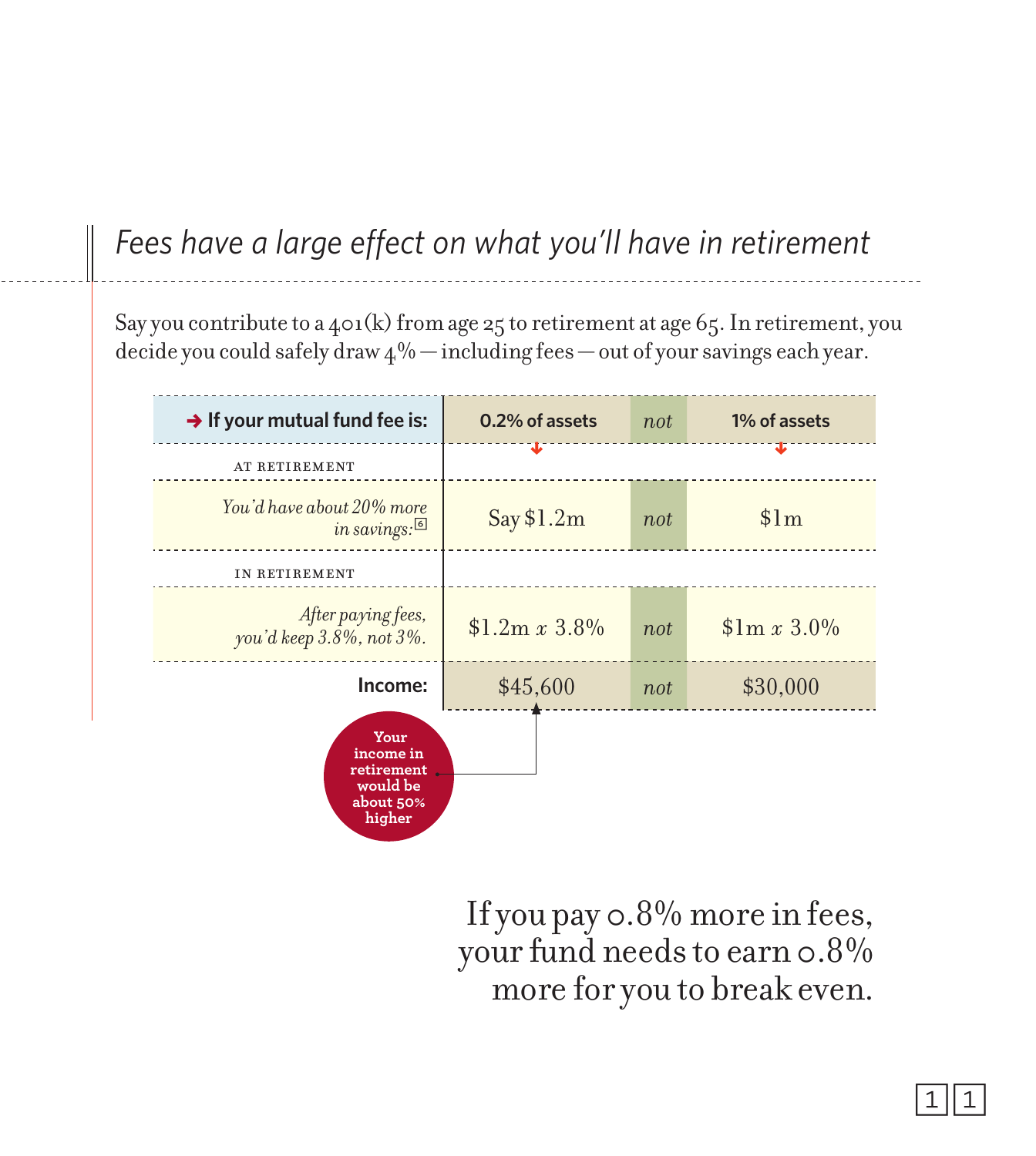## **Just one fund? It's your choice**

TDFs invest in a *broadly diversified* mix of stocks and bonds suited to when you're young, middle-aged, or retired. They put your eggs in *many* different baskets.

• But make sure the fees are reasonable. And choose the TDF with the target retirement date that suits your need to balance growth and safety.



A Target Date Fund is *generally* a reasonable place to put all your retirement savings.

 $\boxed{1}$  $\boxed{2}$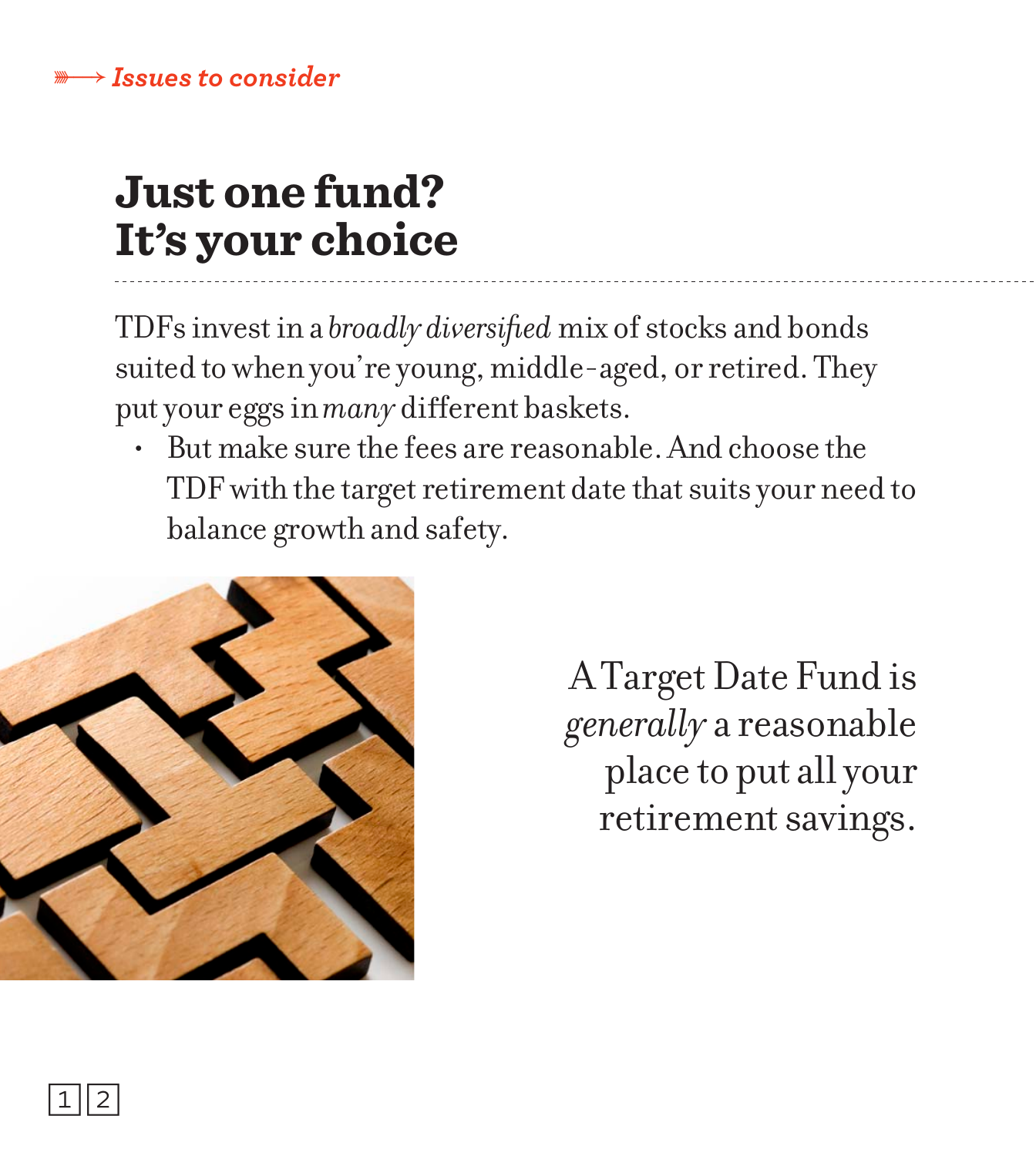### *Go online*

#### **http://fsp.bc.edu** CCCCC

For an expanding set of useful tools and information

## If you need more information — get more.

#### **Explanations**

1 Illustration assumes a) retirees currently need 75% of pre-retirement earnings to maintain their standard of living; b) the "average worker" retiring at age 65 in 2000 got 39% of pre-retirement earnings from Social Security net of Medicare premiums, which are deducted from benefits; and will get 33% in 2030 due to the rise in Social Security's Full Retirement Age and higher Medicare premiums; c) the "average worker" in 2000 got an employer pension equal to ½ their Social Security benefit; and d) due to the increased taxation of benefits, workers in 2030 will need an additional 3% of preretirement earnings to pay income taxes on their benefits. Social Security figures based on Alicia H. Munnell. 2003. "The Declining Role of Social Security." Center

 for Retirement Research at Boston College. Employer pensions currently provide about ½ the income Social Security provides to households age 65 and over. Social Security Administration. 2008. *Income of the Aged Chartbook.* 

2 For technical discussions of TDFs, which also highlight their limitations, see Zvi Bodie and Jonathan Treussard. 2007. "Making Investment Choices as Simple as Possible, But Not Simpler," *Financial Analysts Journal;* and Francisco J. Gomes, et al. 2008. "Optimal Life-Cycle Investing with Flexible Labor Supply," *American Economic Review.*

3 Margaret Collins. 2010. "Target-Date Funds Outperform Peers, Morningstar Says," *Bloomberg Business Week*. (March 15).

4 Of those who did nothing, those with their savings in a TDF had their savings rebalanced by the TDF. This was also true for those with their savings in other funds that maintain a target mix of stocks and bonds.

**5** Majority Staff, U.S. Senate Special Committee on Aging. 2009. *Target Date Retirement Funds: Lack Of Clarity Among Structures And Fees Raises Concerns.* Low, average, and high-cost TDFs hold about 20%, 55%, and 25% of TDF assets, respectively.

6 This 20% difference is valid over a wide range of plausible rates of earnings growth and investment returns.